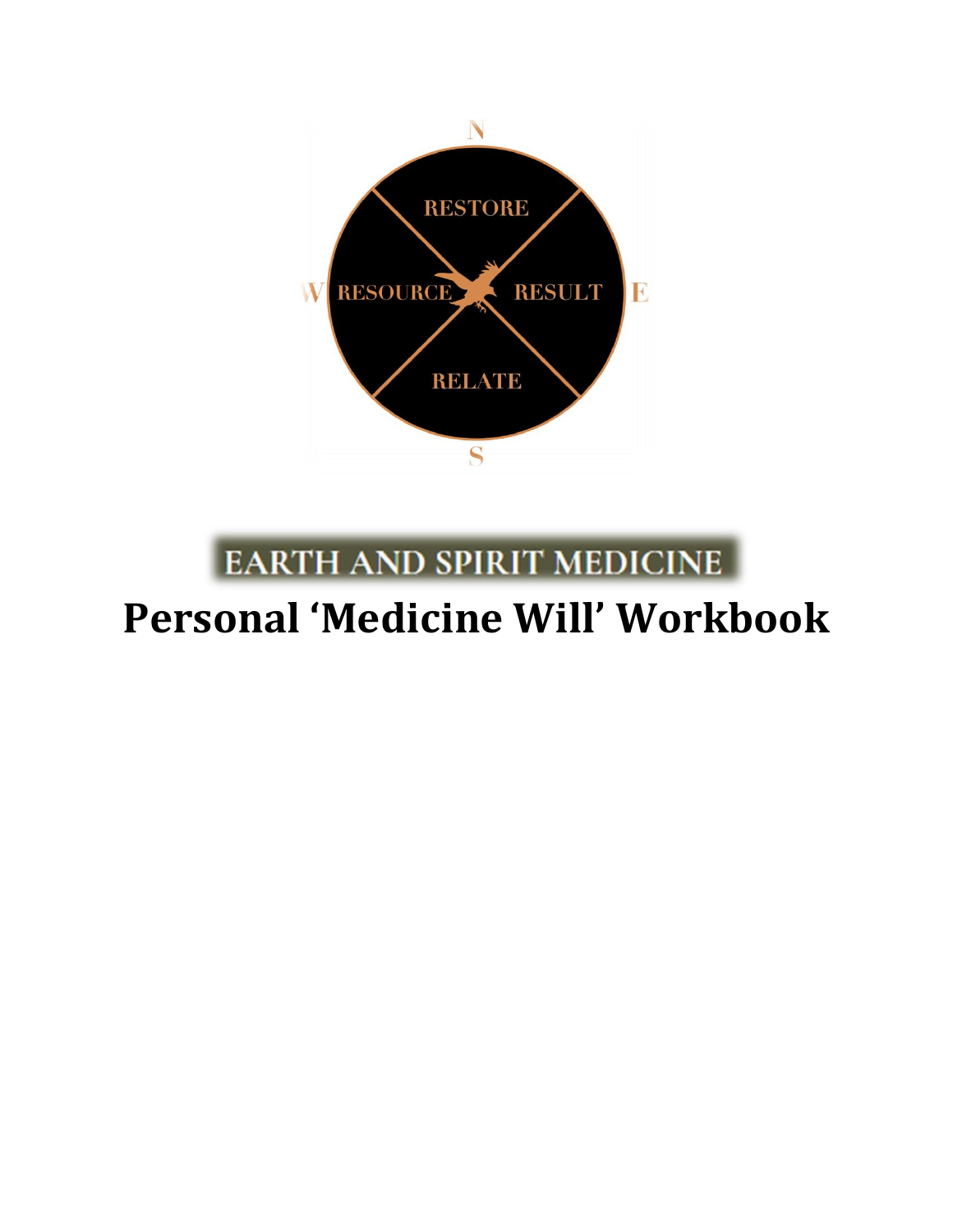

### **Overview & Purpose**

Earth and Spirit Medicine is based upon a core set of Universal laws and principles. These laws and principles when applied and obeyed, will assist you in experiencing the highest and best of both happiness and health on new and astounding levels. You will be able to practice on a daily basis the principles that create a balanced and prioritized lifestyle with your new workbook. You get to personalize and revise as often as you wish. With the Wet Erase Method, you can continually change the content as you grow and progress.

### **Objectives**

- 1. **Restore** yourself physically, mentally, emotionally and spiritually.
- 2. **Result** yourself by aligning your thoughts, words, feelings and actions.
- 3. **Relate** to your environment and others with cooperation, honor, respect and trust.
- 4. **Resource** your water, shelter, fire and food with stewardship.

### **Materials Needed**

- 1. 3 ring binder
- 2. Wet erase marker (med or fine tip).
	- 3. Sheet protectors.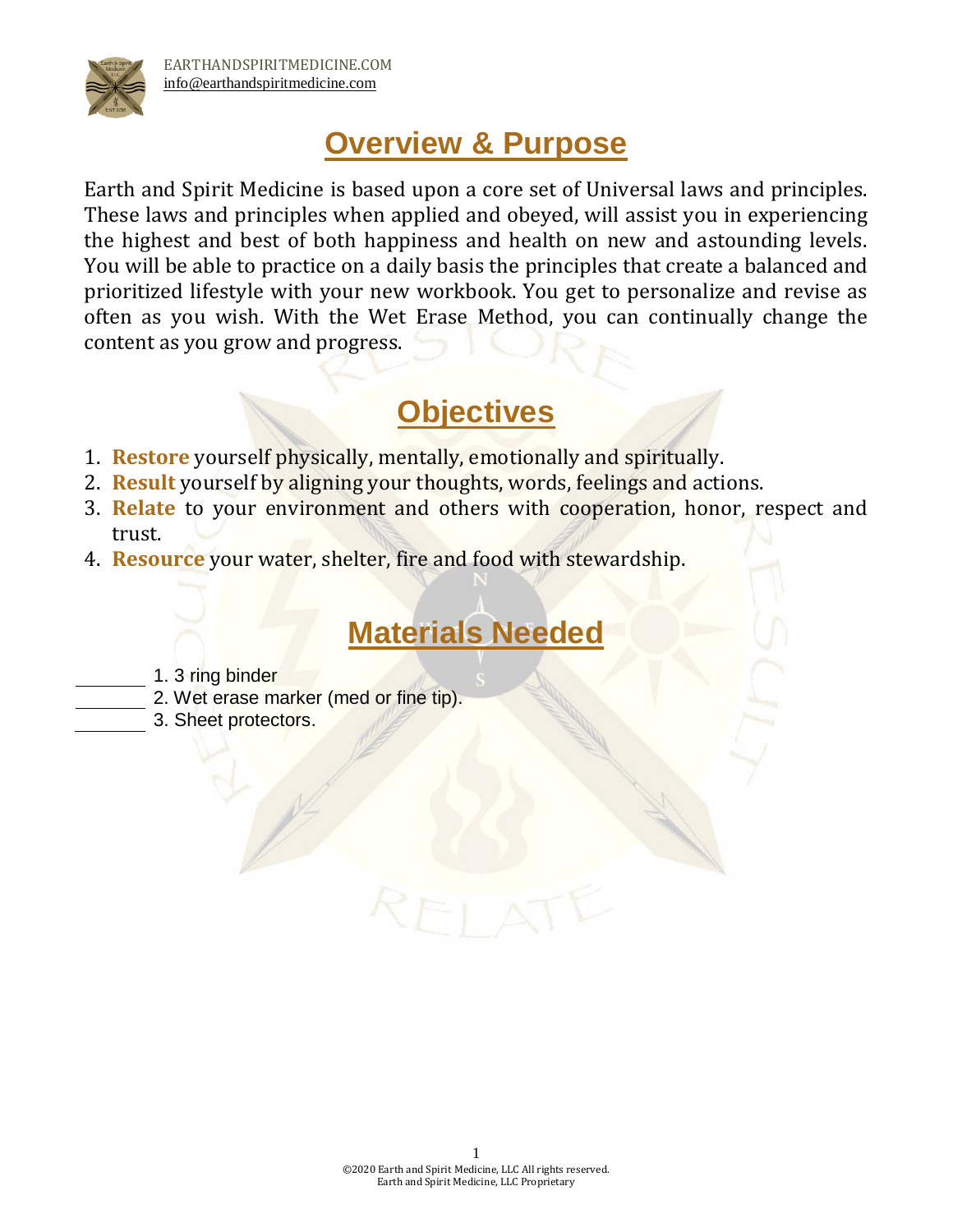

# **Statements of Being**

#### **Self-Mastery**

"Self-Mastery is the art of being totally accountable. It is the inner focus and moment-to-moment disciplining of the only four things that I have any control over; my thoughts, my words, my feelings and my actions. I have no control over anything outside of myself. It is through the constant moment-to-moment practicing of whatever I desire to become mastered in that I actually begin living and radiating the result. Whatever I practice over and over, whether positive or negative, I will truly begin to master. I better be willing to accept every single result that comes from every single choice or non-choice that I make. I believe that my current reality is the sum results of every single choice or non-choice I have ever made. Therefore, I am in control of my destiny and my life is exactly as I create it."  $\sim$  Winfield Ivers $\sim$ 

#### **Certainty**

"I make my decisions based upon principles of truth. I create firm foundations for myself and I am at peace knowing that I choose my beliefs. I trust God and the processes of life completely. I trust myself completely to render the results of a happy and healthy life. I handle all my experiences calmly and with wisdom and love. I bend like the willow, and flow like the river, and I am always in a state of readiness." ~Winfield Ivers~

#### **Creation**

"I am so thankful for the gift of creation. I am able to create and produce miraculous results. As I think I create. My thoughts will produce the very thing which I image by my thought. I can think things into my life that I have so much appreciation for. I can think things into my life by simply impressing my thoughts upon this formless substance which causes what I think about to be created."  $\sim$  Winfield Ivers $\sim$ 

#### **Soul Surrender**

"I surrender my body to my mind, and I surrender my mind to my soul and I surrender my soul to the guidance of God. I am a divine being of limitless power and I will obey my soul." ~Wallace D. Wattles~."

#### **Divine Mind**

"There is one mind, and I am that mind. That mind is eternal, and it is life. I am that mind, and I am eternal life. That Mind knows no disease; I am that mind, and I am health. That mind is the source of all power, and cannot know doubt nor fear; I am that mind, and I am power and peace. That mind knows only truth and knows all truth; I am that mind, and I am knowledge and wisdom. All things created and uncreated, are in that mind; I am that mind, and I am wealth and plenty. I am the way, and the truth, and the life; the light in me shines out to bless this world."  $\sim$ Wallace Wattles $\sim$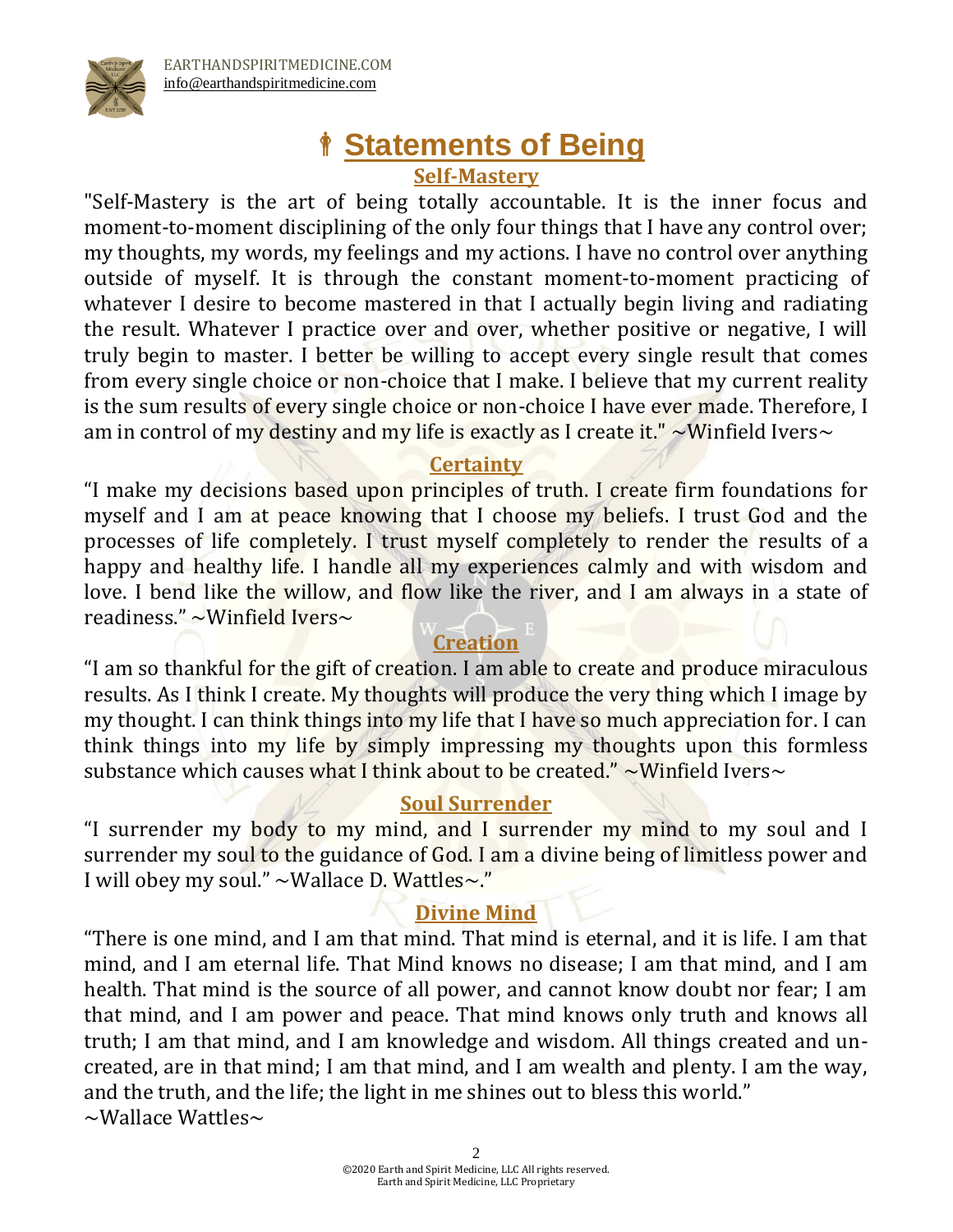

## **Wilderness Survival Essentials**

#### **PREPARING & TRAINING: Always be in a state of readiness**

- Physically Fuel your body on the inside and on the outside
- Mentally Train your mind to think the way you need it to
- Emotionally Create feelings that support your desired results
- Spiritually Trust your instincts Listen & Obey

#### **STOP & FIRST AID: Always stop when you feel lost or stranded**

- **S**top-Find a safe place to sit and relax, get your bearings and deal with any necessary first aid
- **T**hink-Calmly and rationally think about a healthy outcome, healthy possibilities and healthy solutions
- **O**bserve-Your Thoughts, Words, Feelings, Actions, your surroundings, your circumstances, and your resources
- **P**lan-A safe and effective course of action

#### **MENTAL CLARITY & FOCUS: Always remain fact based and solution oriented**

- Thoughts Think of that which is factual and possible solutions
- Words Speak the language of I am The language of certainty
- Feelings Producing feelings of Calmness and Certainty
- Actions Productive and effective

#### **NAVIGATION & SIGNALING: Always know where you're going**

- Terrain Know where you're at and where you're going
- Landmarks Know how to navigate without map and compass
- Instincts Know how to trust your internal compass
- Codes V=Need help, X=Need medical help, N= No or negative, Y=Yes or affirmative, >=Going this way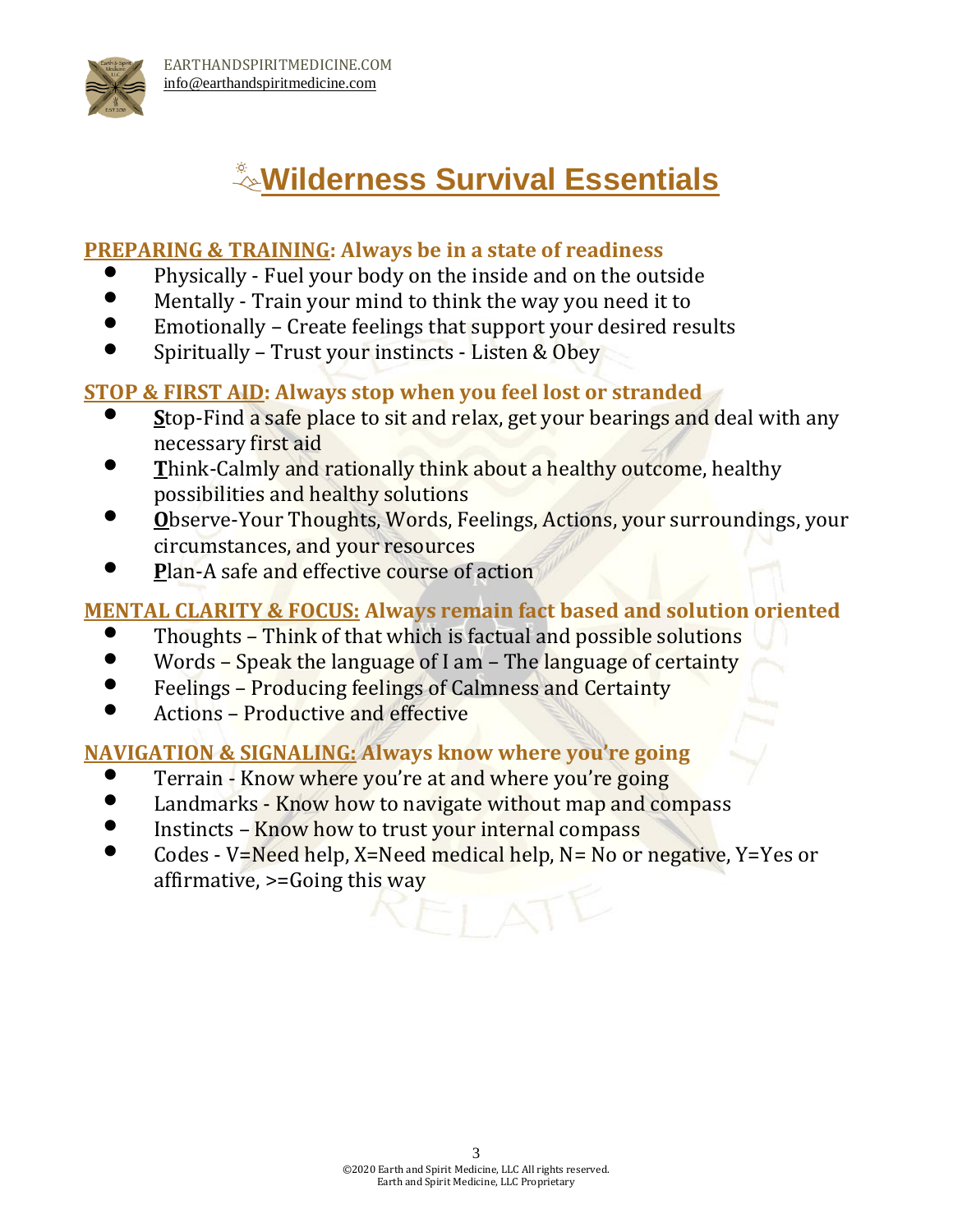

## **Wilderness Survival Essentials**

#### **WATER QUESTING: Always stay hydrated and aware**

- Location What indicators or signs do I look for?
- Filtration What can I use to filter water?
- Purification Giardia or dehydration? A choice?
- Conservation In your belly or your canteen?

#### **SHELTER SOLUTIONS: Always stay protected from the harsh elements**

- Types Natural (caves, wickiups, etc.) Modern (tents, tarps, trash bags, etc.)
- Location 200' from water source in safe area
- Creation Utilizing surrounding debris and foilage
- Insulation Keep yourself off the barren ground

#### **FIRE CREATION: Always stay warm and dry**

- Necessity Do you need fire
- Location Keep it safe and small
- Techniques Matches/lighters, flint/steel, bow/drill, and many more
- Uses Tools, companionship, cooking, warmth, are some common uses

#### **FOOD GATHERING: Always stay calm and nourished**

- Psychology You think you want it yet you don't need it
- Plants Know common plants for food and medicine
- Traps Figure four, Paiute deadfall, and other methods
- Necessity- No water = No food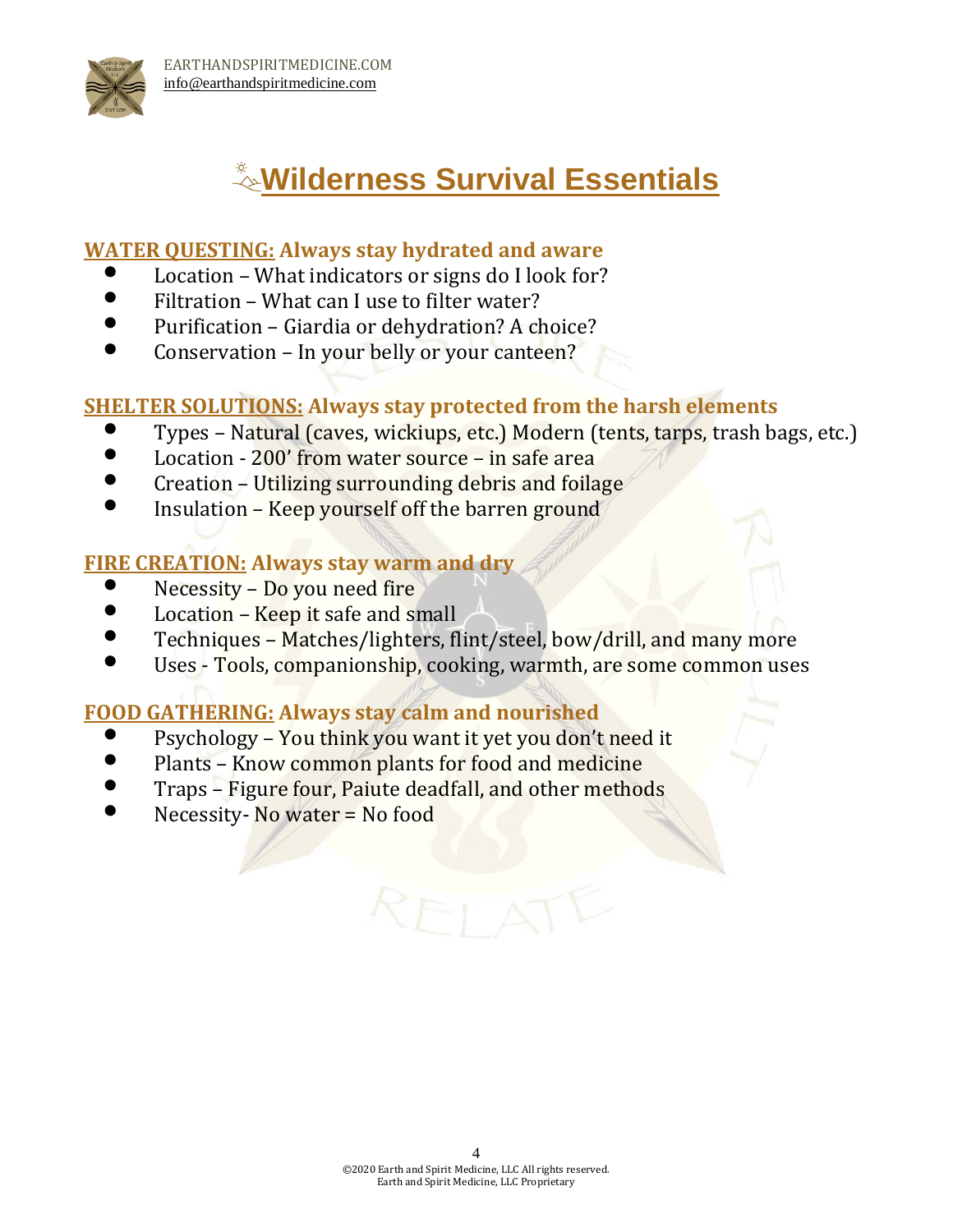

## **<u>Balanced & Prioritized Medicine Will</u>**

Physical:

| <b>Restore:</b><br>Mental:    |   |              |  |
|-------------------------------|---|--------------|--|
|                               |   |              |  |
|                               |   |              |  |
|                               |   |              |  |
|                               |   |              |  |
| <b>Restore:</b><br>Emotional: |   |              |  |
|                               |   |              |  |
|                               |   |              |  |
|                               |   |              |  |
|                               |   |              |  |
| Restore:<br>Spiritual:        | x | $\leftarrow$ |  |
|                               |   |              |  |
|                               |   |              |  |
|                               |   |              |  |
|                               |   |              |  |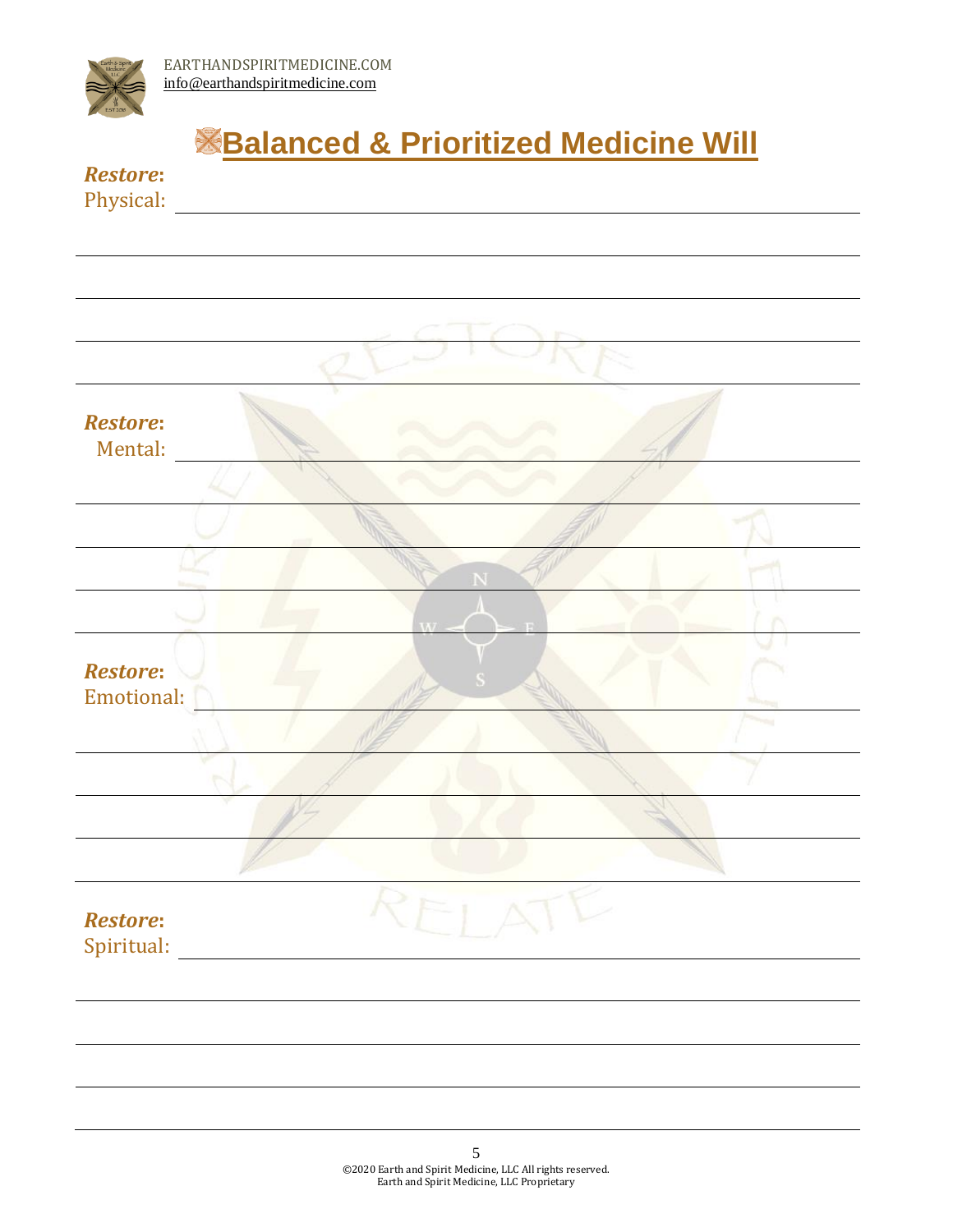

*Result:*

## **Balanced & Prioritized Medicine Will**

|                                                           | --------<br>Thoughts: |  |  |
|-----------------------------------------------------------|-----------------------|--|--|
|                                                           |                       |  |  |
|                                                           |                       |  |  |
|                                                           |                       |  |  |
|                                                           |                       |  |  |
|                                                           |                       |  |  |
| <b>Result:</b><br>Words:                                  |                       |  |  |
|                                                           |                       |  |  |
|                                                           |                       |  |  |
| <b>Result:</b><br>Feelings:<br><b>Result:</b><br>Actions: |                       |  |  |
|                                                           |                       |  |  |
|                                                           |                       |  |  |
|                                                           |                       |  |  |
|                                                           |                       |  |  |
|                                                           |                       |  |  |
|                                                           |                       |  |  |
|                                                           |                       |  |  |
|                                                           |                       |  |  |
|                                                           |                       |  |  |
|                                                           |                       |  |  |
|                                                           |                       |  |  |
|                                                           |                       |  |  |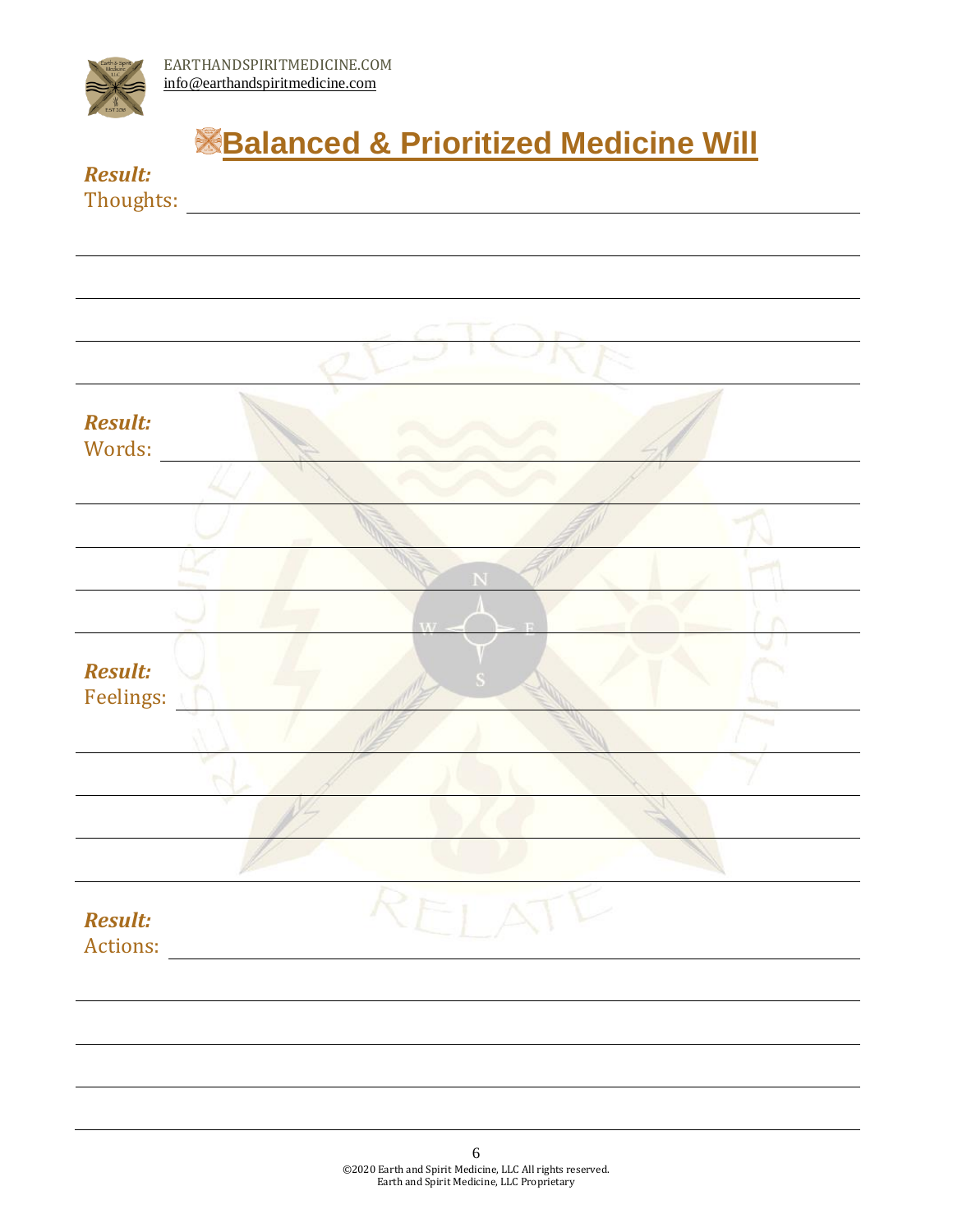

L,

## **Balanced & Prioritized Medicine Will**

| <b>Relate:</b> |                |
|----------------|----------------|
| Cooperation:   |                |
|                |                |
|                |                |
|                |                |
|                |                |
|                |                |
|                |                |
|                |                |
|                |                |
|                |                |
| <b>Relate:</b> |                |
| Honor:         |                |
|                |                |
|                |                |
|                |                |
|                |                |
|                |                |
|                |                |
|                |                |
|                | $\overline{M}$ |
|                |                |
| <b>Relate:</b> |                |
| Respect:       |                |
|                |                |
|                |                |
|                |                |
|                |                |
|                |                |
|                |                |
|                |                |
|                |                |
| <b>Relate:</b> |                |
|                |                |
| Trust:         |                |
|                |                |
|                |                |
|                |                |
|                |                |
|                |                |
|                |                |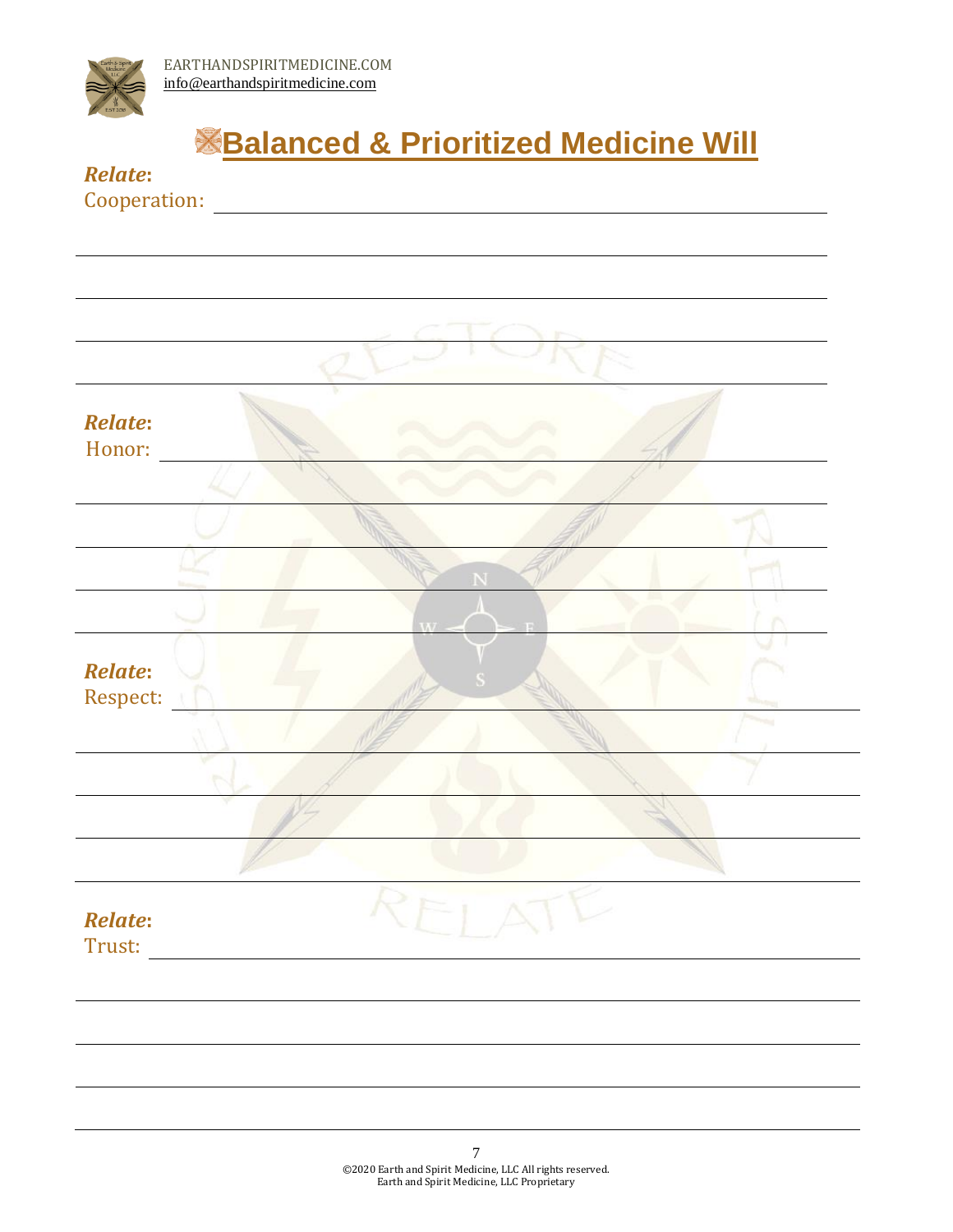

## **<u>Balanced & Prioritized Medicine Will</u>**

#### *Resource***:**

Water:

| <b>Resource:</b><br>Shelter: |      |        |
|------------------------------|------|--------|
|                              |      |        |
|                              |      |        |
|                              |      |        |
|                              |      |        |
|                              | 7.77 |        |
| <b>Resource:</b>             |      |        |
| Fire:                        |      |        |
|                              |      |        |
|                              |      |        |
|                              |      |        |
|                              |      |        |
|                              |      |        |
| <b>Resource:</b>             |      | $\sim$ |
| Food:                        |      |        |
|                              |      |        |
|                              |      |        |
|                              |      |        |
|                              |      |        |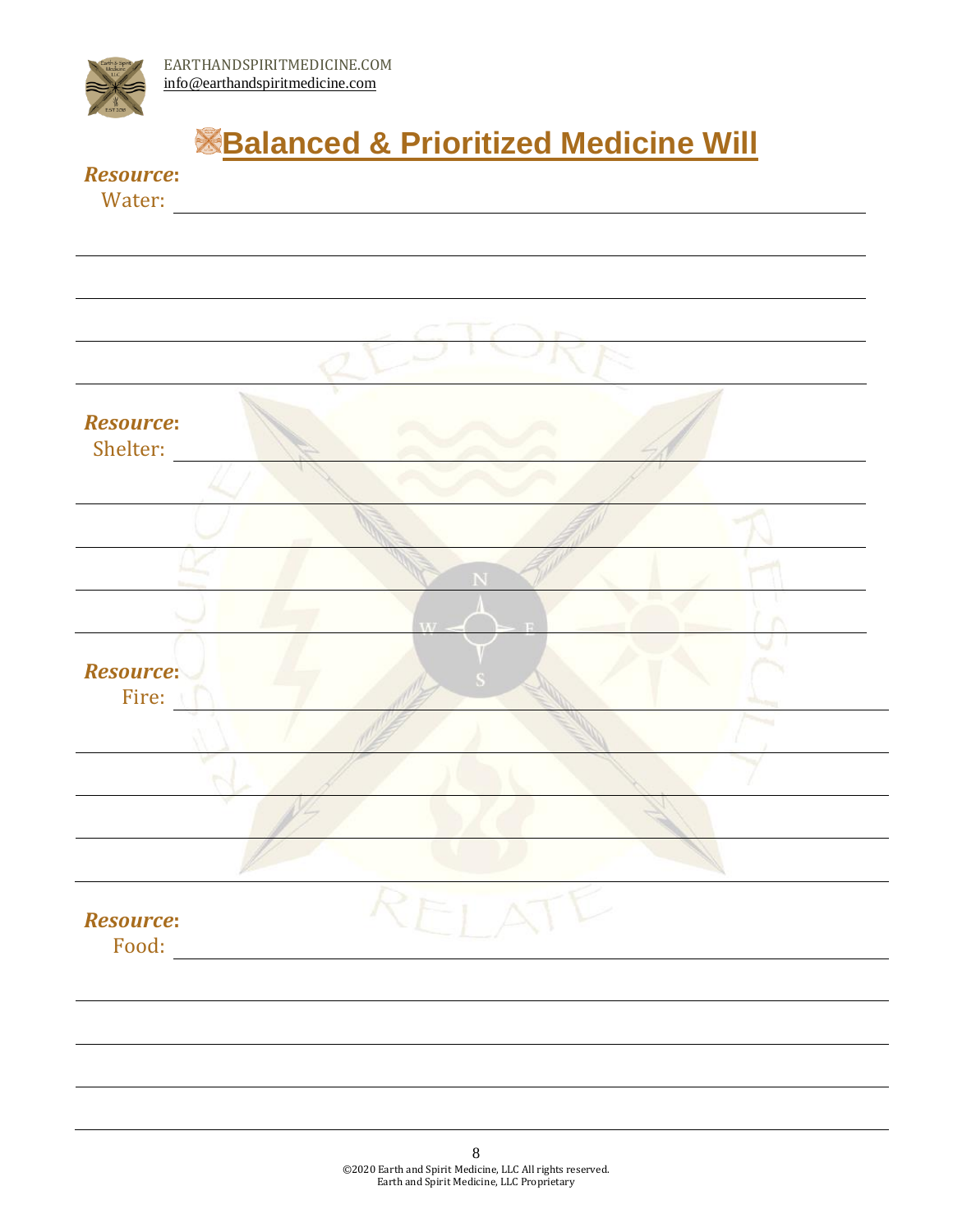# **TAMING THE Language of 'I AM'**

#### *10 Things for which I am grateful:*

| 1)       |                                                   |   |  |
|----------|---------------------------------------------------|---|--|
|          |                                                   |   |  |
|          |                                                   |   |  |
|          |                                                   |   |  |
|          |                                                   |   |  |
|          |                                                   |   |  |
|          |                                                   |   |  |
| 2)       |                                                   |   |  |
|          |                                                   |   |  |
|          |                                                   |   |  |
|          |                                                   |   |  |
|          |                                                   |   |  |
|          |                                                   |   |  |
|          |                                                   |   |  |
| 3)       |                                                   |   |  |
|          |                                                   |   |  |
|          |                                                   | Đ |  |
|          |                                                   |   |  |
|          |                                                   |   |  |
|          |                                                   |   |  |
|          |                                                   |   |  |
| 4)       |                                                   |   |  |
|          |                                                   |   |  |
|          |                                                   |   |  |
|          |                                                   |   |  |
|          |                                                   |   |  |
|          |                                                   |   |  |
|          |                                                   |   |  |
| $5)$ $-$ | <u> 1980 - John Stein, amerikansk politiker (</u> |   |  |
|          |                                                   |   |  |
|          |                                                   |   |  |
|          |                                                   |   |  |
|          |                                                   |   |  |
|          |                                                   |   |  |
|          |                                                   |   |  |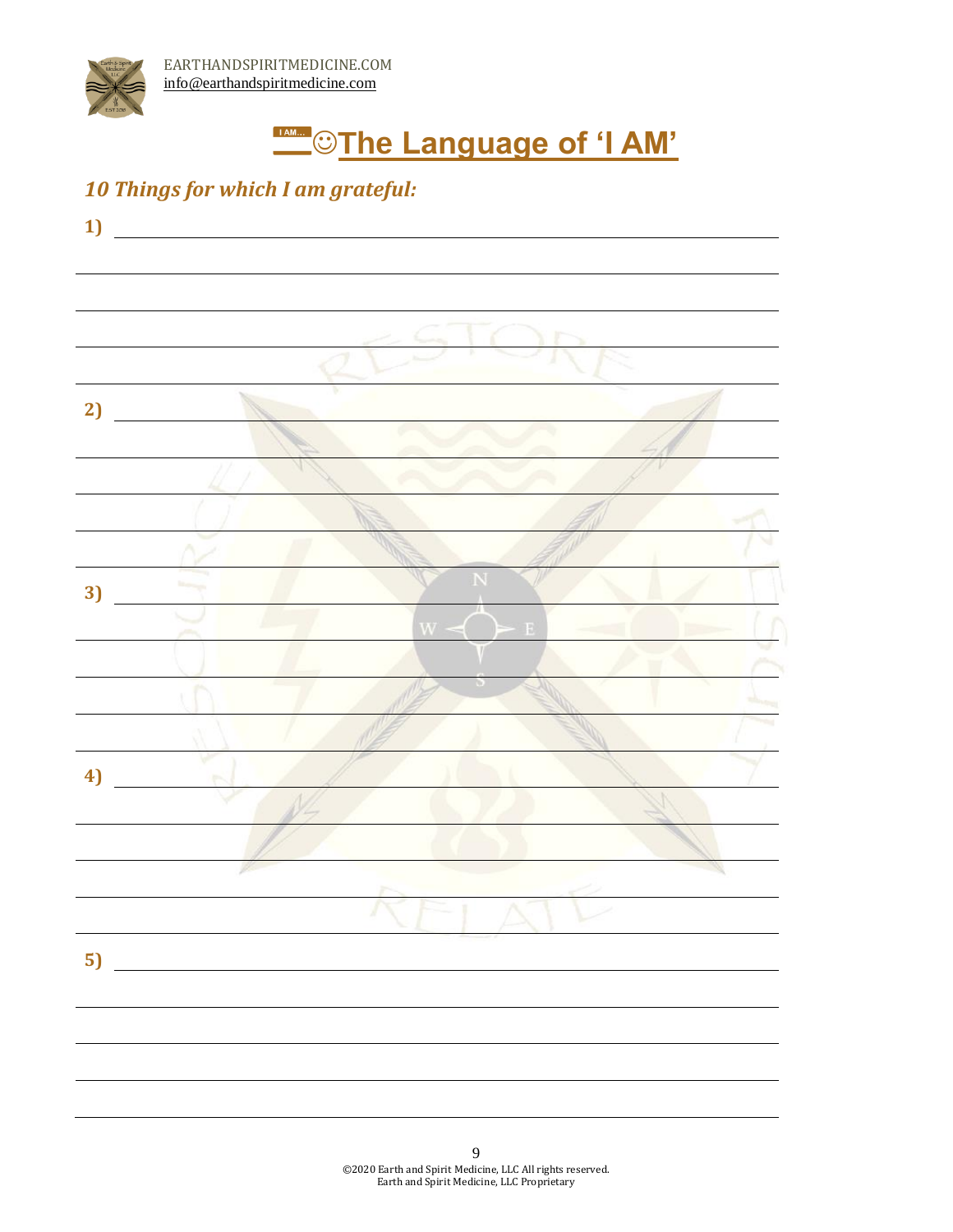# **TAMING THE Language of 'I AM'**

#### *10 Things for which I am grateful:*

| 6) |     |
|----|-----|
|    |     |
|    |     |
|    |     |
| 7) |     |
|    |     |
|    |     |
|    |     |
|    |     |
| 8) |     |
|    |     |
|    |     |
|    |     |
|    |     |
| 9) |     |
|    |     |
|    |     |
|    | ъ   |
|    | 10) |
|    |     |
|    |     |
|    |     |
|    |     |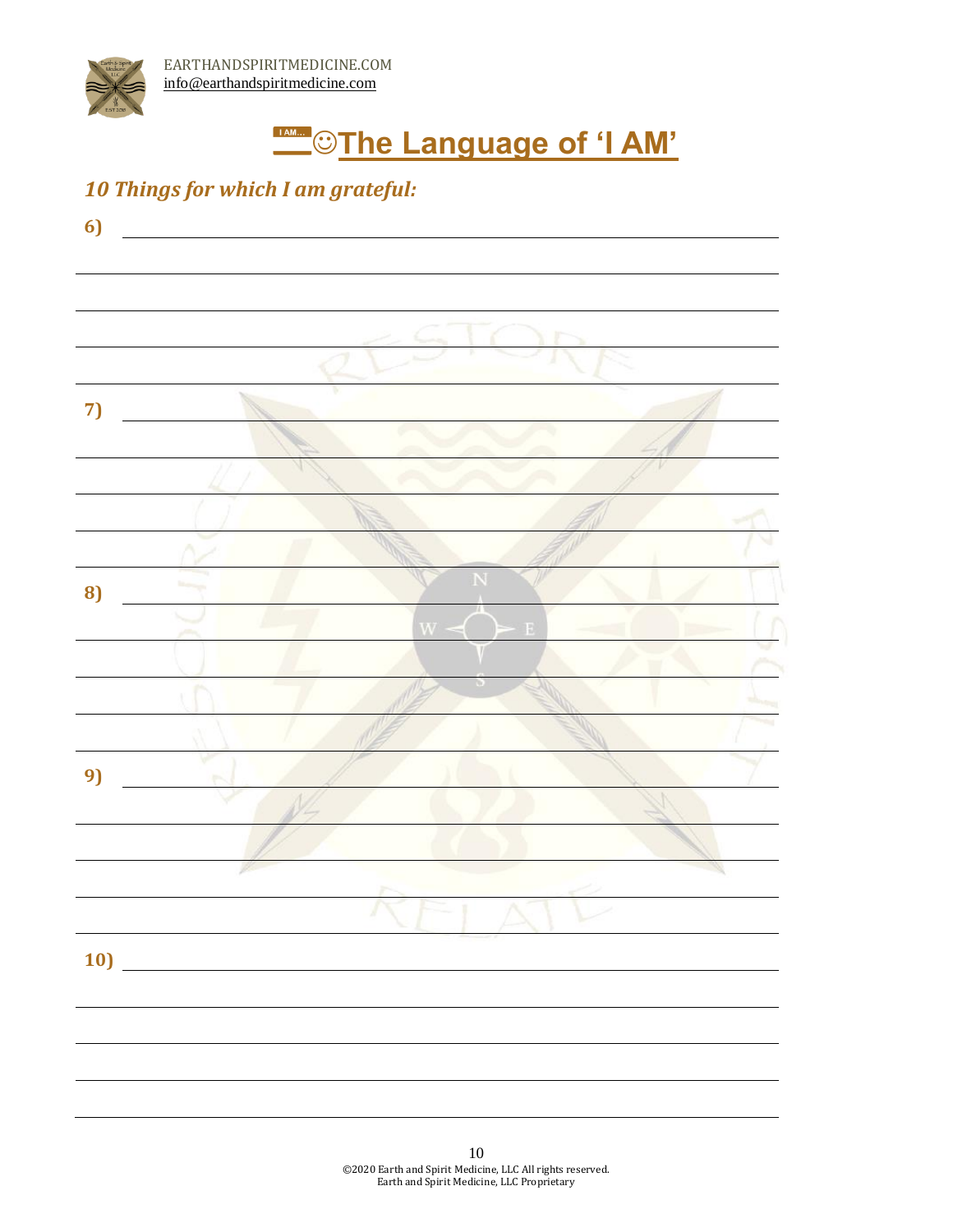

#### *10 Things I love about myself:*

| 1) |    |   |  |
|----|----|---|--|
|    |    |   |  |
|    |    |   |  |
|    |    |   |  |
|    |    |   |  |
| 2) |    |   |  |
|    |    |   |  |
|    |    |   |  |
|    |    |   |  |
|    |    |   |  |
| 3) |    |   |  |
|    |    | Ð |  |
|    |    |   |  |
|    |    |   |  |
|    |    |   |  |
|    |    |   |  |
| 4) |    |   |  |
|    |    |   |  |
|    |    |   |  |
|    |    |   |  |
|    |    |   |  |
|    | 5) |   |  |
|    |    |   |  |
|    |    |   |  |
|    |    |   |  |
|    |    |   |  |